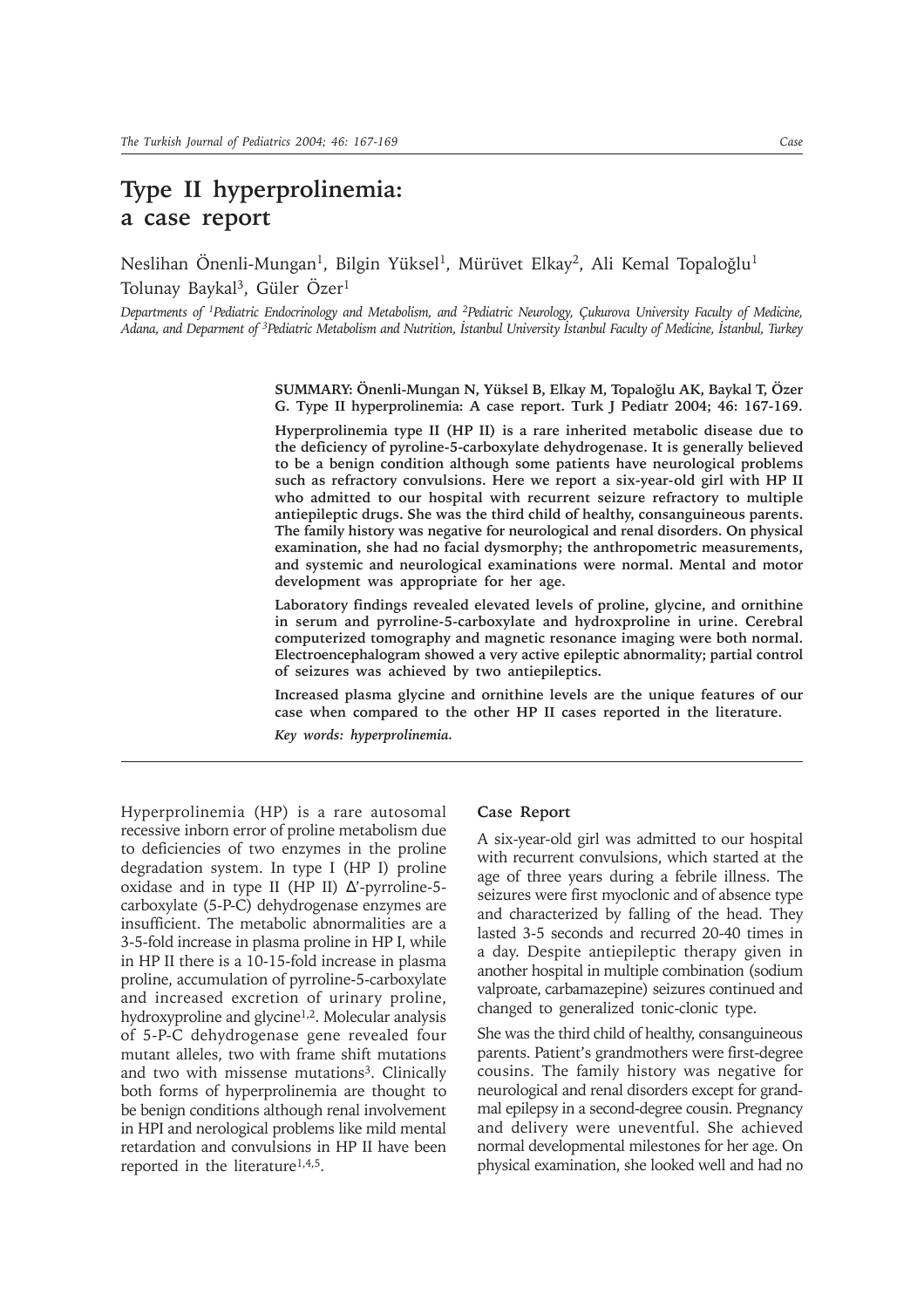facial dysmorphy. The anthropometric measurements were as follows: weight: 16.2 kg (10-25%), height: 113 cm (25-50%), and head circumference: 51 cm (50%). Systemic and neurological examinations were completely normal. Mental and motor development as appropriate for her age.

In laboratory examination, all biochemical parameters were within normal limits. The following metabolic investigations were normal: serum ammonia, lactate, pyruvate, ketones and urinary organic acids. Chromatography of urinary and plasma amino acids revealed hyperprolinemia, hyperornithinemia, hyperlysinemia, hyperprolinuria, hyperhydroxyprolinuria, and hyperglycinunira (Table I). Her mother, father, and brother had normal chromatography of plasma and urinary amino acids. Chromosomal analysis showed a 46, XX karyotype.

## **Discussion**

There are three different inherited errors of proline metabolism. HP I and HP II are due to the deficiencies of two enzymes in proline catabolism. The third one is due to the deficiency of an enzyme in proline synthesis, called pyroline synthetase. In addition to these disorders, plasma proline levels increase in severe lactic acidosis, type II glutaric aciduria, and in DiGeorge and Shprintzen syndromes.

Disorders of amino acid metabolism are believed to be benign conditions; however, several reports have pointed to renal problems in HP I and neurological problems such as refractory convulsions in HP II<sup>1,4,6</sup>.

Generally, in HP II, an infectious disease or fever is the triggering factor for seizures. Despite recurrent convulsions, mental-motor and

|                | HP I, and HP II Patients, and Normal References Values |          |            |         |
|----------------|--------------------------------------------------------|----------|------------|---------|
|                | Reference value                                        | $HP-I$   | $HP-II$    | Patient |
| Plasma         |                                                        |          |            |         |
| Proline        | $59-369$ mol/ml                                        | 500-2500 | 500-3700   | 2624    |
| Hydroxyproline | $3-45$ nMol/ml                                         | $1-46$   | $1 - 46$   | 34      |
| Glycine        | $127-341$ nMol/ml                                      |          |            | 378     |
| Ornithine      | $10-163$ nMol/ml                                       |          |            | 202     |
| Urine          |                                                        |          |            |         |
| Proline        | mol/mol creatinine<br>$0 - 9$                          |          | 2102-40215 | 2912    |
| Hydroxyproline | 0-13 mol/mol creatinine                                |          | 84-3769    | 207     |
| Glycine        | 91-246 mol/mol creatinine                              |          | 1347-15052 | 192     |

**Table I.** Serum and Urine Proline, Hydroxyproline, Glycine, and Ornithine Levels in Our Patient, and in

HP: hyperprolinemia.

Cerebral computerized tomography and magnetic resonance imaging were both normal. Electroencephalogram (EEG) showed a very active epileptic abnormality, which was provocated by hyperventilation.

The diagnosis of hyperprolinemia type II was made based on a 13-fold increase in plasma proline and a 200-fold increase in urinary proline together with author increase in urinary hydroxyproline, glycine, and the accumaliton of 5-P-C. A partial control of seizures was achieved by two antiepileptics: clonazepam (0.20 mg/kg/day) and sodium valproate (30 mg/kg/day).

physical development are not affected. In almost all patients seizures disappear in adulthood<sup>1</sup>. Our patient had numerous of refractory seizures, first starting during a febrile episode. She had a normal developmental pattern. Recently, Bellet et al<sup>7</sup> reported a new form of HP II with renal dysfunction but without neurological disorders.

Laboratoiy findings of our patient confirmed the diagnosis of HP II. Unlike in the classical presentation of this disorder, our patient had increased levels of glycine and ornithine. There are three other reported cases with an elevation